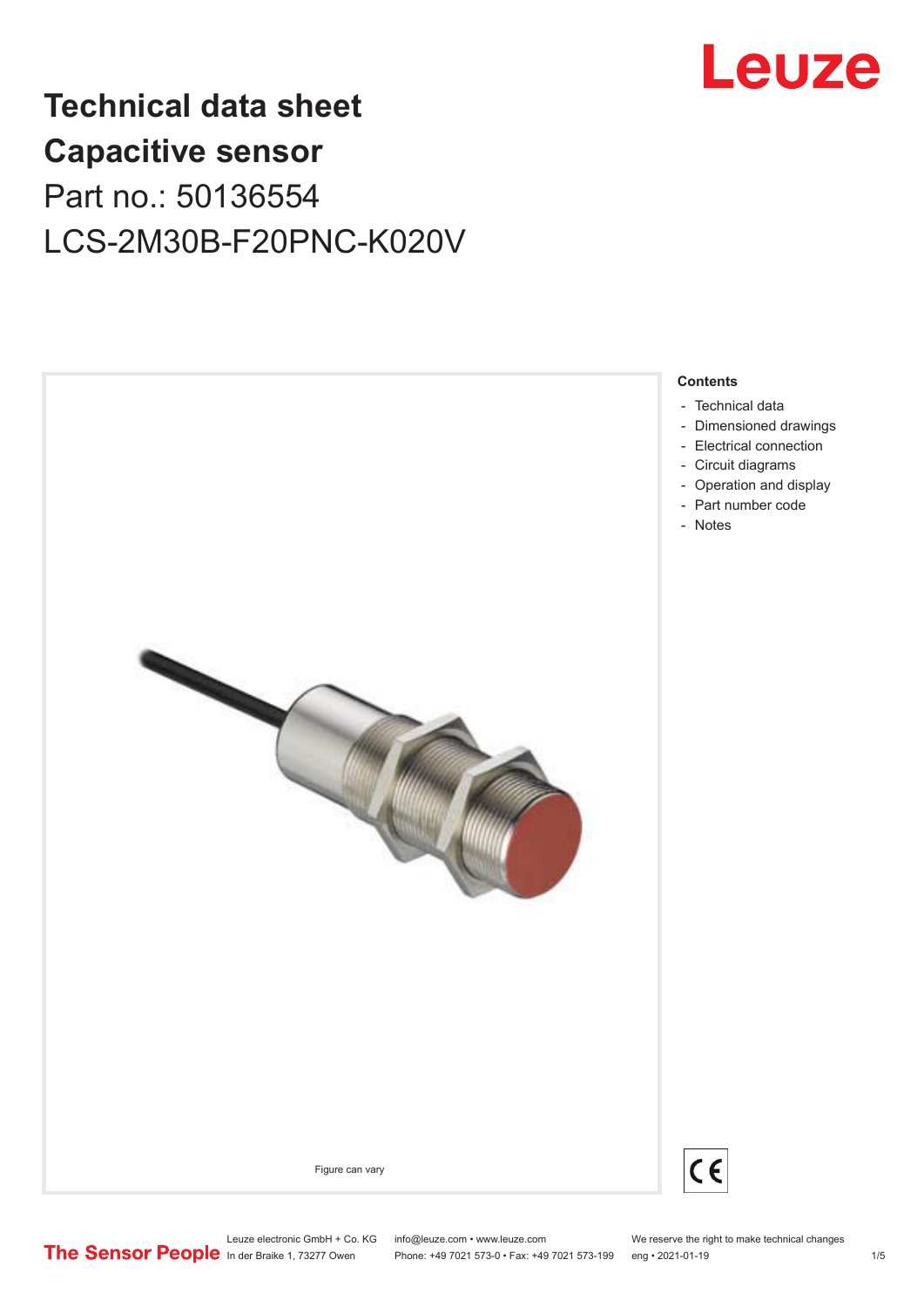## <span id="page-1-0"></span>**Technical data**

# Leuze

#### **Basic data**

| <b>Basic data</b>                                                |                              | <b>Environmental data</b>    |
|------------------------------------------------------------------|------------------------------|------------------------------|
| <b>Series</b>                                                    | $LCS-2$                      | Ambient temperature,         |
| Switching distance S <sub>n</sub>                                | $220$ mm                     |                              |
| <b>Assured switching distance</b>                                | 16.2 mm                      | <b>Certifications</b>        |
| <b>Electrical data</b>                                           |                              | Degree of protection         |
|                                                                  |                              | <b>Protection class</b>      |
| <b>Protective circuit</b>                                        | Polarity reversal protection | <b>Standards applied</b>     |
|                                                                  | Short circuit protected      | <b>Correction factors</b>    |
| Performance data                                                 |                              | <b>Acetone</b>               |
| Supply voltage $U_{\rm B}$                                       | 10  30 V, DC                 | <b>Acrylic resin</b>         |
| <b>Residual ripple</b>                                           | $010\%$                      | Alcohol                      |
| <b>Open-circuit current</b>                                      | 10 mA                        | Ammonia                      |
| Temperature drift, max. (in % of S.)                             | 10 %                         | Aniline                      |
| Repeatability, max. (in % of S.)                                 | 5 %                          | <b>Gasoline</b>              |
| <b>Rated operating current</b>                                   | 200 mA                       | <b>Celluloid</b>             |
|                                                                  |                              | Liquid chlorine              |
| <b>Outputs</b><br>Number of digital switching outputs 1 Piece(s) |                              | <b>Ebonite</b>               |
|                                                                  |                              | <b>Epoxy resin</b>           |
| <b>Switching outputs</b>                                         |                              | Crude oil                    |
| <b>Type</b>                                                      | Digital switching output     | <b>Ethanol</b>               |
| Voltage type                                                     | DC                           | Ethylene glycol              |
|                                                                  |                              | Freon R22 and 502 (liq       |
| <b>Switching output 1</b>                                        |                              | Grain                        |
| <b>Assignment</b>                                                | Connection 1, conductor 2    | Glass                        |
| <b>Switching element</b>                                         | <b>Transistor, PNP</b>       | Glycerin                     |
| <b>Switching principle</b>                                       | NC (normally closed)         | <b>Rubber</b>                |
|                                                                  |                              | Wood, wet                    |
| Timing                                                           |                              | Wood, dry                    |
| <b>Switching frequency</b>                                       | 100 Hz                       | <b>Carbon dioxide</b>        |
|                                                                  |                              | Air                          |
| <b>Connection</b>                                                |                              | <b>Marble</b>                |
| <b>Number of connections</b>                                     | 1 Piece(s)                   | Flour                        |
|                                                                  |                              | <b>Melamine resin</b>        |
| <b>Connection 1</b>                                              |                              | Milk powder                  |
| <b>Function</b>                                                  | Signal OUT                   | <b>Nylon</b>                 |
|                                                                  | Voltage supply               | Oil-containing paper         |
| Type of connection                                               | Cable                        | Paper                        |
| Cable length                                                     | 2.000 mm                     | Polyamide                    |
| <b>Sheathing material</b>                                        | <b>PVC</b>                   | Polyester resin              |
| <b>Number of conductors</b>                                      | 3-wire                       | Pressboard                   |
| Wire cross section                                               | $0.35$ mm <sup>2</sup>       | <b>PTFE</b>                  |
|                                                                  |                              | <b>Quartz glass</b>          |
| <b>Mechanical data</b>                                           |                              | Salt                         |
| Design                                                           | Cylindrical                  | Sand                         |
| <b>Thread size</b>                                               | M30 x 1.5 mm                 | Water                        |
| Dimension (Ø x L)                                                | 30 mm x 85 mm                | <b>Cement dust</b>           |
| <b>Type of installation</b>                                      | Embedded                     | Sugar                        |
| <b>Housing material</b>                                          | Metal                        |                              |
| <b>Sensing face material</b>                                     | Plastic, Polybutylene (PBT)  | <b>Classification</b>        |
| <b>Cover material</b>                                            | Plastic, Polybutylene (PBT)  | <b>Customs tariff number</b> |
|                                                                  |                              | eCl@ss 5.1.4                 |
| <b>Operation and display</b>                                     |                              | eCl@ss 8.0                   |
| Type of display                                                  | LED                          | eCl@ss 9.0                   |

| Ambient temperature, operation | $-2570 °C$      |
|--------------------------------|-----------------|
| <b>Certifications</b>          |                 |
| Degree of protection           | IP 67           |
| <b>Protection class</b>        | III             |
| <b>Standards applied</b>       | IEC 60947-5-2   |
| <b>Correction factors</b>      |                 |
| Acetone                        | 0.75            |
| <b>Acrylic resin</b>           | 0.10.25         |
| <b>Alcohol</b>                 | 0.85            |
| Ammonia                        | 0.70.85         |
| Aniline                        | 0.4             |
| <b>Gasoline</b>                | 0.1             |
| <b>Celluloid</b>               | 0.15            |
| <b>Liquid chlorine</b>         | 0.1             |
| Ebonite                        | 0.15            |
| <b>Epoxy resin</b>             | 0.150.35        |
| Crude oil                      | 0.05            |
| <b>Ethanol</b>                 | 0.85            |
| Ethylene glycol                | 0.93            |
| Freon R22 and 502 (liquid)     | 0.35            |
| Grain                          | 0.150.3         |
| Glass                          | 0.20.55         |
| Glycerin                       | 0.98<br>0.150.9 |
| <b>Rubber</b>                  | 0.60.85         |
| Wood, wet<br>Wood, dry         | 0.10.4          |
| <b>Carbon dioxide</b>          | 0               |
| Air                            | $\overline{0}$  |
| <b>Marble</b>                  | 0.5             |
| Flour                          | 0.05            |
| <b>Melamine resin</b>          | 0.250.55        |
| <b>Milk powder</b>             | 0.2             |
| <b>Nylon</b>                   | 0.20.3          |
| Oil-containing paper           | 0.25            |
| Paper                          | 0.1             |
| Polyamide                      | 0.3             |
| Polyester resin                | 0.150.5         |
| Pressboard                     | 0.10.3          |
| <b>PTFE</b>                    | 0.1             |
| <b>Quartz glass</b>            | 0.2             |
| Salt                           | 0.35            |
| Sand                           | 0.150.3         |
| Water                          | 1               |
| <b>Cement dust</b>             | 0.25            |
| Sugar                          | 0.15            |
| <b>Classification</b>          |                 |
| <b>Customs tariff number</b>   | 85365019        |
| eCl@ss 5.1.4                   | 27270102        |
| eCl@ss 8.0                     | 27270102        |
| eCl@ss 9.0                     | 27270102        |
| eCl@ss 10.0                    | 27270102        |
| eCl@ss 11.0                    | 27270102        |
| <b>ETIM 5.0</b>                | EC002715        |

**Operational controls** Multiturn potentiometer **Function of the operational control** Sensitivity adjustment

**Number of LEDs** 1 Piece(s)

**Switching distance, adjustable** Yes

Leuze electronic GmbH + Co. KG info@leuze.com • www.leuze.com We reserve the right to make technical changes<br>
The Sensor People in der Braike 1, 73277 Owen Phone: +49 7021 573-0 • Fax: +49 7021 573-199 eng • 2021-01-19 Phone: +49 7021 573-0 • Fax: +49 7021 573-199 eng • 2021-01-19

**ETIM 6.0** EC002715 **ETIM 7.0** EC002715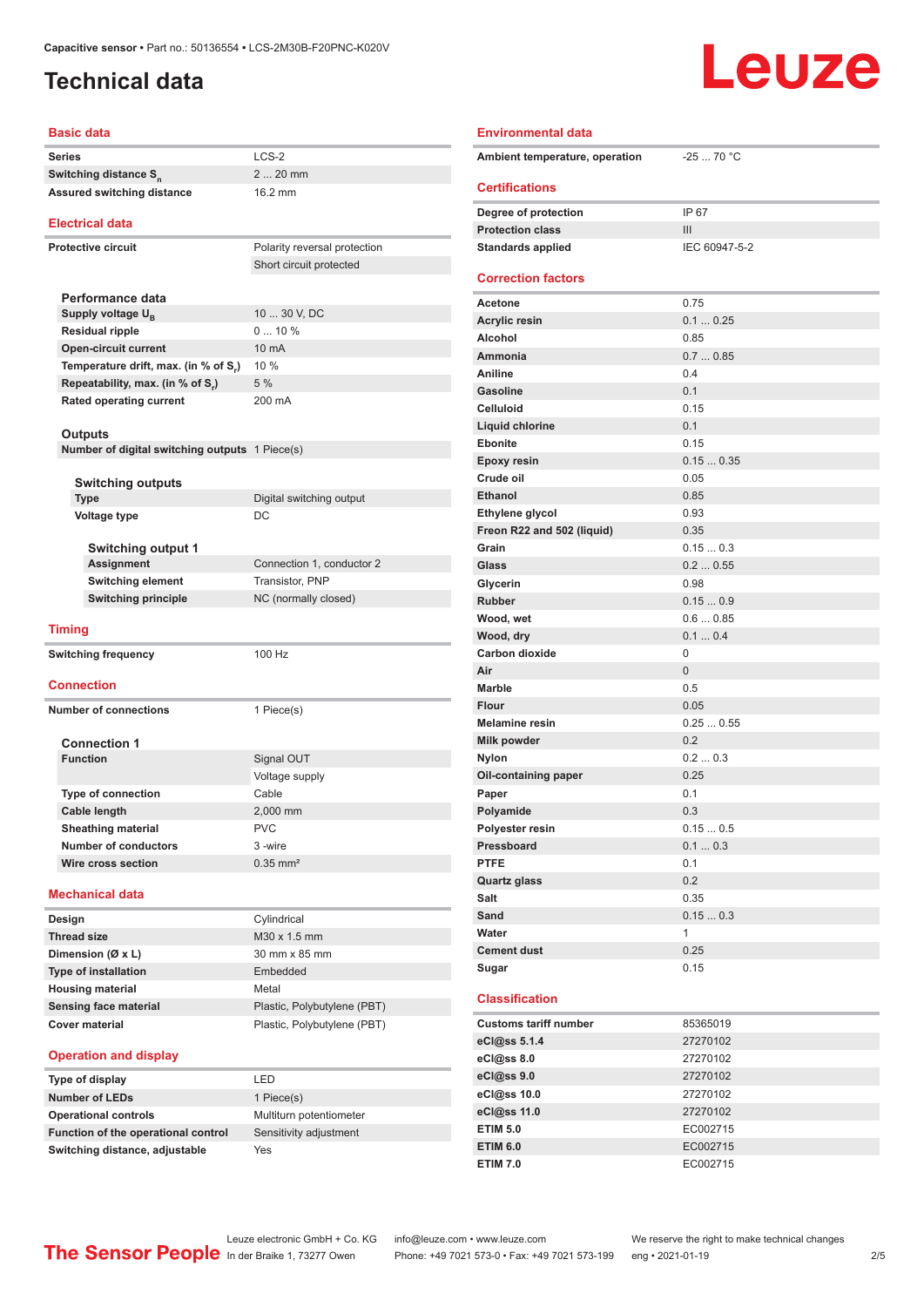## <span id="page-2-0"></span>**Dimensioned drawings**

All dimensions in millimeters



## **Electrical connection**

### **Connection 1**

| <b>Function</b>             | Signal OUT             |
|-----------------------------|------------------------|
|                             | Voltage supply         |
| <b>Type of connection</b>   | Cable                  |
| Cable length                | 2,000 mm               |
| <b>Sheathing material</b>   | <b>PVC</b>             |
| <b>Number of conductors</b> | 3-wire                 |
| Wire cross section          | $0.35$ mm <sup>2</sup> |
|                             |                        |

#### **Conductor color Conductor assignment**

| <b>Brown</b> | 10 - 30 V DC |
|--------------|--------------|
| <b>Black</b> | OUT          |
| <b>Blue</b>  | <b>GND</b>   |

## **Leuze**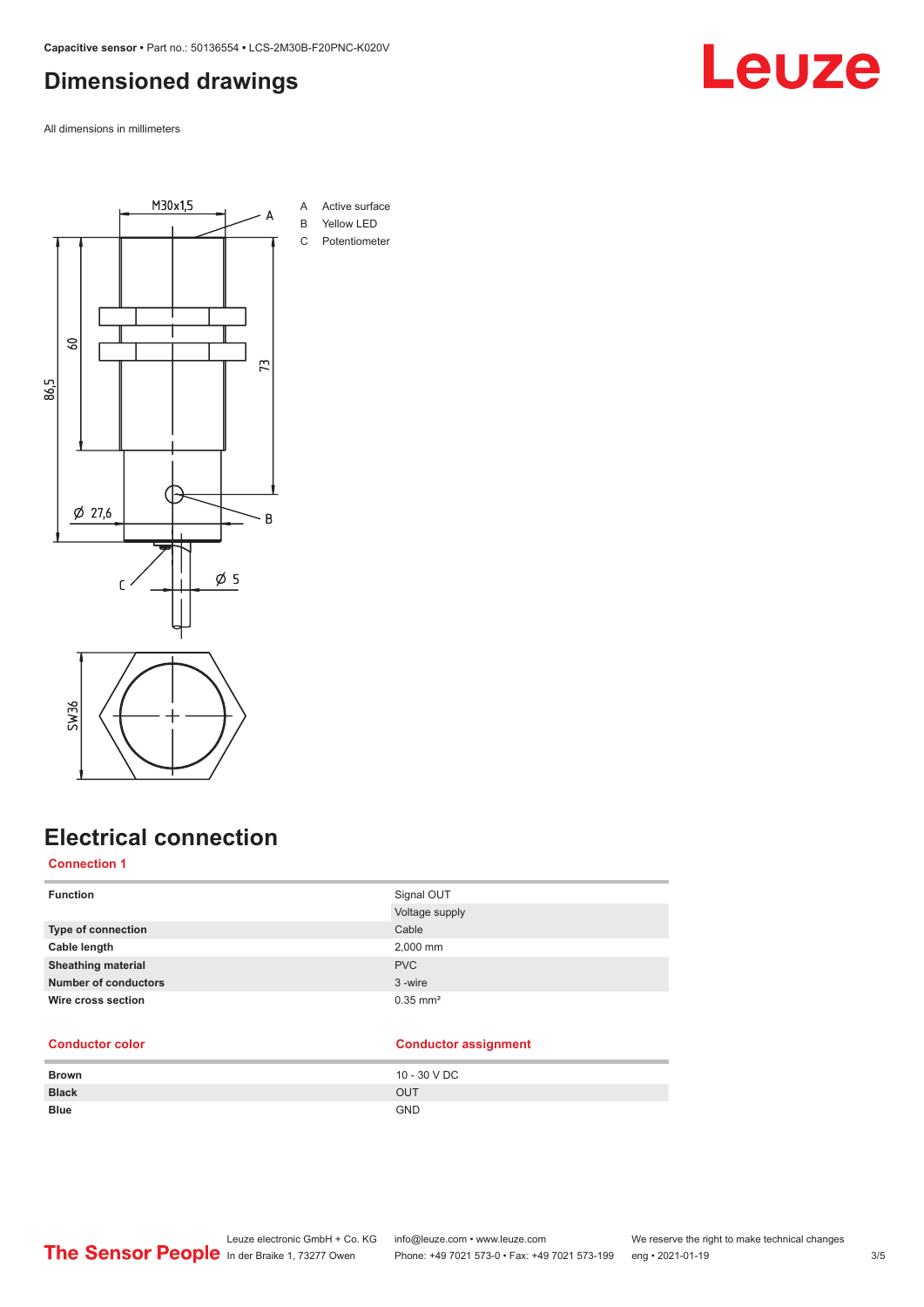## <span id="page-3-0"></span>**Circuit diagrams**





## **Operation and display**



**1** Yellow, continuous light Switching output/switching state

### **Part number code**

Part designation: **LCS-ABBBC-DDDEFF-GHHHIJJJ KK**

| <b>LCS</b>  | <b>Operating principle</b><br>LCS: capacitive sensor                                                                                                                                                                                                                                                                                                                                                                                                                                                                                                                                                                                                                                                                                                                                                                       |
|-------------|----------------------------------------------------------------------------------------------------------------------------------------------------------------------------------------------------------------------------------------------------------------------------------------------------------------------------------------------------------------------------------------------------------------------------------------------------------------------------------------------------------------------------------------------------------------------------------------------------------------------------------------------------------------------------------------------------------------------------------------------------------------------------------------------------------------------------|
| A           | <b>Series</b><br>1: series 1 "Extended"<br>2: series 2 "Advanced"                                                                                                                                                                                                                                                                                                                                                                                                                                                                                                                                                                                                                                                                                                                                                          |
| <b>BBB</b>  | Design<br>M12: series with M12 x 1 external thread<br>M18: series with M18 x 1 external thread<br>M30: series with M30 x 1.5 external thread<br>Q40: series in cubic design, length 40 mm<br>Q54: series in cubic design, length 54 mm                                                                                                                                                                                                                                                                                                                                                                                                                                                                                                                                                                                     |
| $\mathbf c$ | <b>Housing material</b><br>B: brass<br>M: metal<br>P: plastic/PBT<br>T: PTFE                                                                                                                                                                                                                                                                                                                                                                                                                                                                                                                                                                                                                                                                                                                                               |
| <b>DDD</b>  | Measurement range / type of installation<br>F03: typ. range limit 3.0 mm / embedded installation<br>F04: typ. range limit 4.0 mm / embedded installation<br>F05: typ. range limit 5.0 mm / embedded installation<br>F06: typ. range limit 6.0 mm / embedded installation<br>F08: typ. range limit 8.0 mm / embedded installation<br>F10: typ. range limit 10.0 mm / embedded installation<br>F15: typ. range limit 15.0 mm / embedded installation<br>F20: typ. range limit 20.0 mm / embedded installation<br>N06: typ. range limit 6.0 mm / non-embedded installation<br>N08: typ. range limit 8.0 mm / non-embedded installation<br>N15: typ. range limit 15.0 mm / non-embedded installation<br>N25: typ. range limit 25.0 mm / non-embedded installation<br>N30: typ. range limit 30.0 mm / non-embedded installation |
| E           | <b>Output function</b><br>B: NC and NO contact<br>N: NPN<br>P: PNP                                                                                                                                                                                                                                                                                                                                                                                                                                                                                                                                                                                                                                                                                                                                                         |
| FF          | Switching<br>NC: normally closed contact<br>NO: normally open contact<br>NP: programmable                                                                                                                                                                                                                                                                                                                                                                                                                                                                                                                                                                                                                                                                                                                                  |
| G           | <b>Connection cable</b><br>K: cable<br>n/a: no cable                                                                                                                                                                                                                                                                                                                                                                                                                                                                                                                                                                                                                                                                                                                                                                       |
| <b>HHH</b>  | Cable length<br>020: length 2,000 mm<br>003: length 300 mm<br>n/a: no cable                                                                                                                                                                                                                                                                                                                                                                                                                                                                                                                                                                                                                                                                                                                                                |